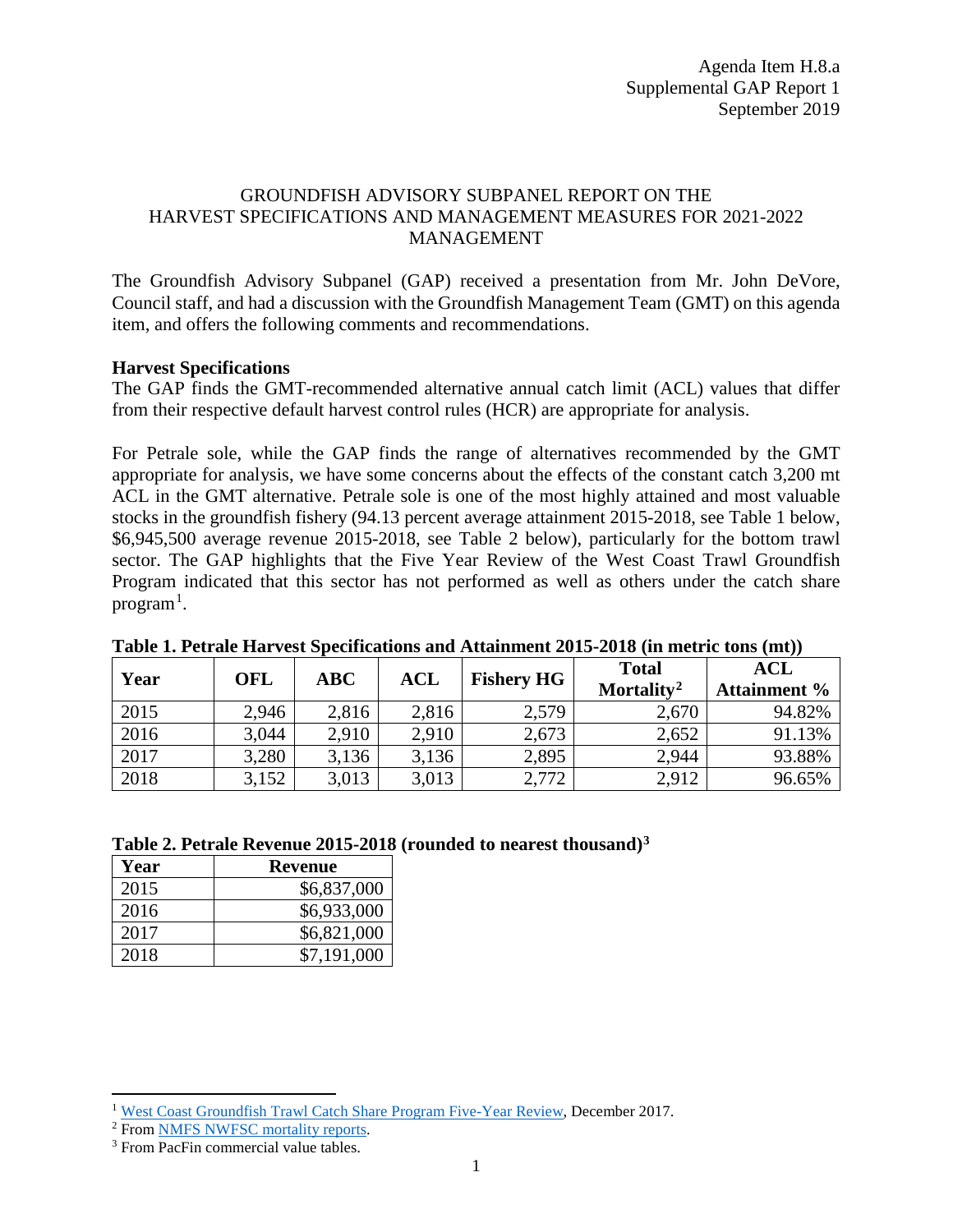Based on the projections from the last assessment, fishermen have been anticipating improved fishing opportunities relative to the 2019-2020 harvest specifications (see Table 3 below). While a constant catch ACL of 3,200 mt would be an increase from the 2019-2020 specifications, it would be significantly less than the default HCR (for 2021, it would result in a decrease of 915 mt from harvest control rule (HCR) (22 percent); for 2022, it would result in a decrease of 460 mt from HCR (13 percent) – see Table 4 below).

| Table of that vest specifications $2012$ $2020$ (in the) |       |       |       |                   |  |  |
|----------------------------------------------------------|-------|-------|-------|-------------------|--|--|
| Year                                                     | OFL   | ABC   | ACL   | <b>Fishery HG</b> |  |  |
| 2019                                                     | 3,042 | 2,908 | 2,908 | 2,587             |  |  |
| 2020                                                     | 2,976 | 2,845 | 2,845 | 2,524             |  |  |

**Table 3. Harvest Specifications 2019-2020 (in mt)**

When compared with the default HCR, the constant catch ACL of 3,200 mt would reduce the total amount of Petrale sole available in the 2021-2022 period, and reduce the total amount of Petrale sole available over the entire 10-year projection (see summed totals in the shaded cells at the bottom of Table 4 below).

| Year              | <b>ABC Under</b> | <b>Constant</b> | <b>Difference:</b>    | Percentage             |
|-------------------|------------------|-----------------|-----------------------|------------------------|
|                   | <b>Default</b>   | Catch           | <b>Constant Catch</b> | <b>Difference from</b> |
|                   | HCR <sup>4</sup> | <b>ACL</b>      | minus Default         | <b>Default HCR</b>     |
|                   | (A)              | (B)             | $(C) = (B) - (A)$     | $(D) = (C) \div (A)$   |
| 2021              | 4,115            | 3,200           | $-915$                | $-22%$                 |
| 2022              | 3,660            | 3,200           | $-460$                | $-13%$                 |
| 2023              | 3,365            | 3,200           | $-165$                | $-5%$                  |
| 2024              | 3,199            | 3,200           |                       | 0%                     |
| 2025              | 3,120            | 3,200           | 80                    | 3%                     |
| 2026              | 3,097            | 3,200           | 103                   | 3%                     |
| 2027              | 3,096            | 3,200           | 104                   | 3%                     |
| 2028              | 3,097            | 3,200           | 103                   | 3%                     |
| 2029              | 3,098            | 3,200           | 102                   | 3%                     |
| 2030              | 3,093            | 3,200           | 107                   | 3%                     |
| Sum 2021 to 2030: | 32,940           | 32,000          | $-940$                | $-3%$                  |
| Sum 2021 to 2022: | 7,775            | 6,400           | $-1,375$              | $-18%$                 |

**Table 4. 10-Year ACL Projections (in mt)**

For the November meeting, the GAP would like to see detailed information about the economic, social, and biological tradeoffs of the default HCR versus the constant catch 3,200 mt ACL alternative in the GMT report. The GAP would also be interested to see the results of a 10-year projection under a scenario where the 2021 acceptable biological catch (ABC)/ACL was decreased to 3,660 mt, or some other intermediary value.

The GAP appreciates the new database which lists the draft annual groundfish harvest specifications in a manner that should be easier to work with.

<span id="page-1-0"></span><sup>&</sup>lt;sup>4</sup> From Table g (page xv) in [Agenda Item H.5, Attachment 13, September 2019.](https://www.pcouncil.org/wp-content/uploads/2019/08/H5_Att13_Petrale_2019_Update_Full_E-Only_SEPT2019BB.pdf) Note that table g is specific to ABC projections, and the GAP is assuming ABC=ACL in each year for the purposes of comparison to the constant catch ACL measure.